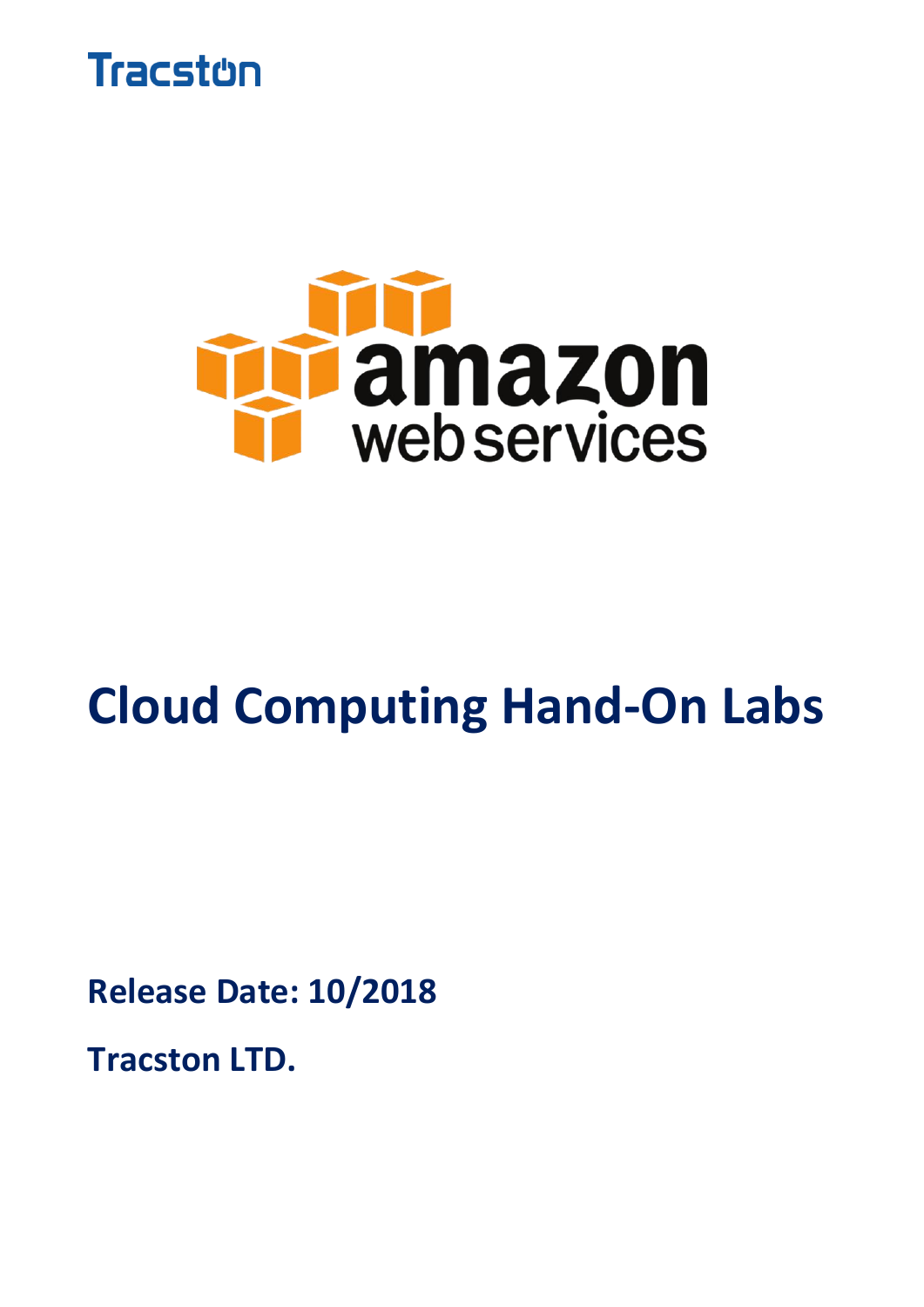



## **A**mazon **W**eb **S**ervices Cloud computing hands-on Labs

**Cloud computing** is a new form of Internet-based computing that provides shared computer processing resources and data to computers and other devices on demand. It is a model for enabling ubiquitous, ondemand access to a shared pool of configurable computing resources (e.g., computer networks, servers, storage, applications and services), which can be rapidly provisioned and released with minimal management effort. Basically, Cloud computing allows the users and enterprises with various capabilities to store and process their data in either privately owned cloud, or on a third-party server in order to make data accessing mechanisms much more easy and reliable. Data centers that may be located far from the user–ranging in distance from across a city to across the world. Cloud computing relies on sharing of resources to achieve coherence and economy of scale, similar to a utility (like the electricity grid) over an electricity network.

**Amazon Web Services (AWS)** - is a subsidiary of Amazon.com that provides on-demand cloud computing platforms to individuals, companies and governments, on a paid subscription basis. The technology allows subscribers to have at their disposal a virtual cluster of computers, available all the time, through the Internet.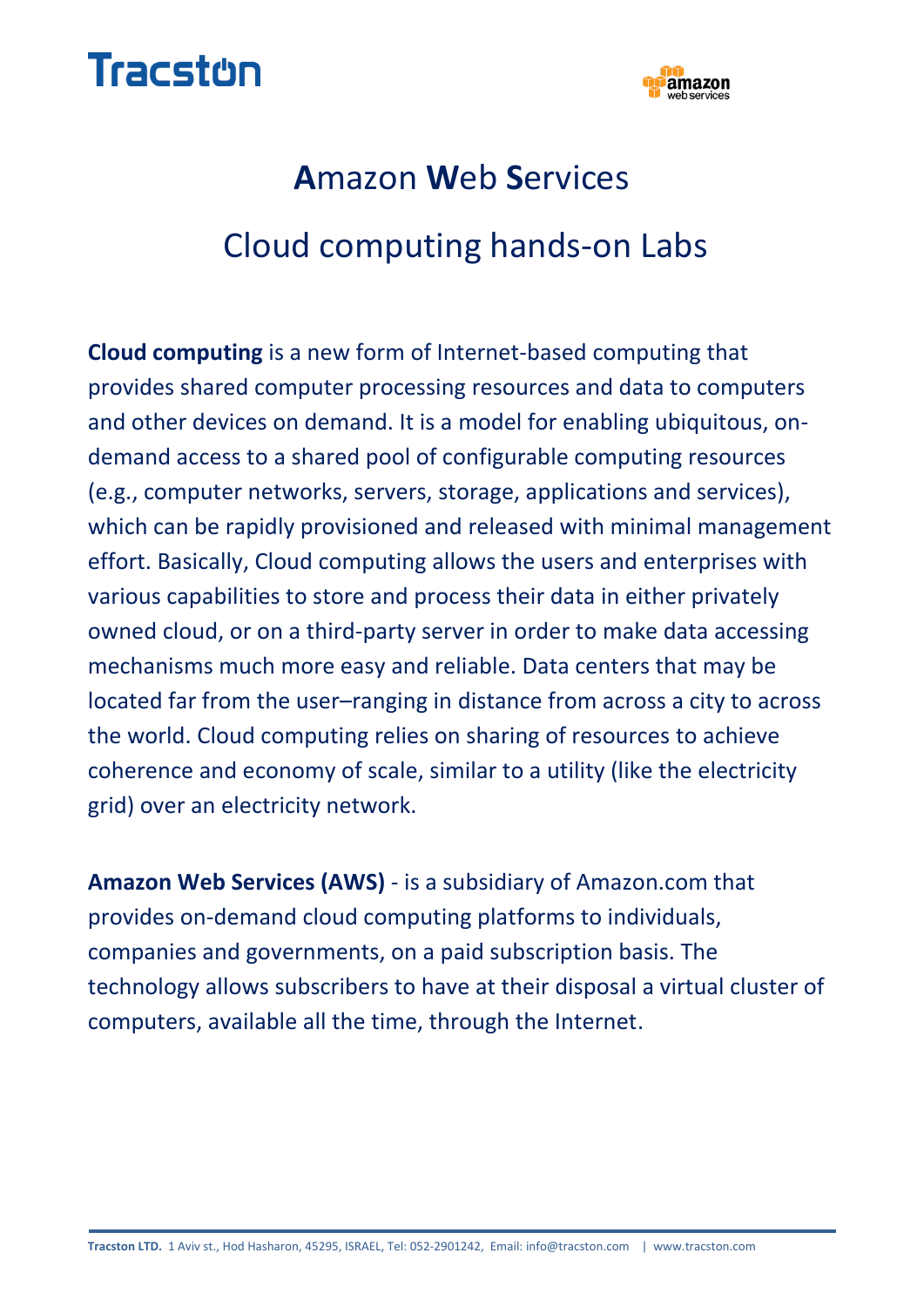



AWS Cloud services can be accessed by software developers, cloud administrators and other enterprise IT professionals over the public internet or through a dedicated network connection. AWS Platform offers services for compute, storage, networking, big data, machine learning and the internet of things (IoT), as well as cloud management, security and developer tools.

#### **Objectives**

This course is designed to introduce you to fundamental AWS cloud computing and concepts including infrastructure, building your own solution, management, Security, logging, and development methods. It also covers security-related compliance protocols and risk management strategies.

#### **Target Audience**

Anyone looking to gain knowledge to the AWS Cloud Platform

#### **Prerequisites**

You'll need a basic understanding of cloud technologies.

Duration: **2 days** (16 hours)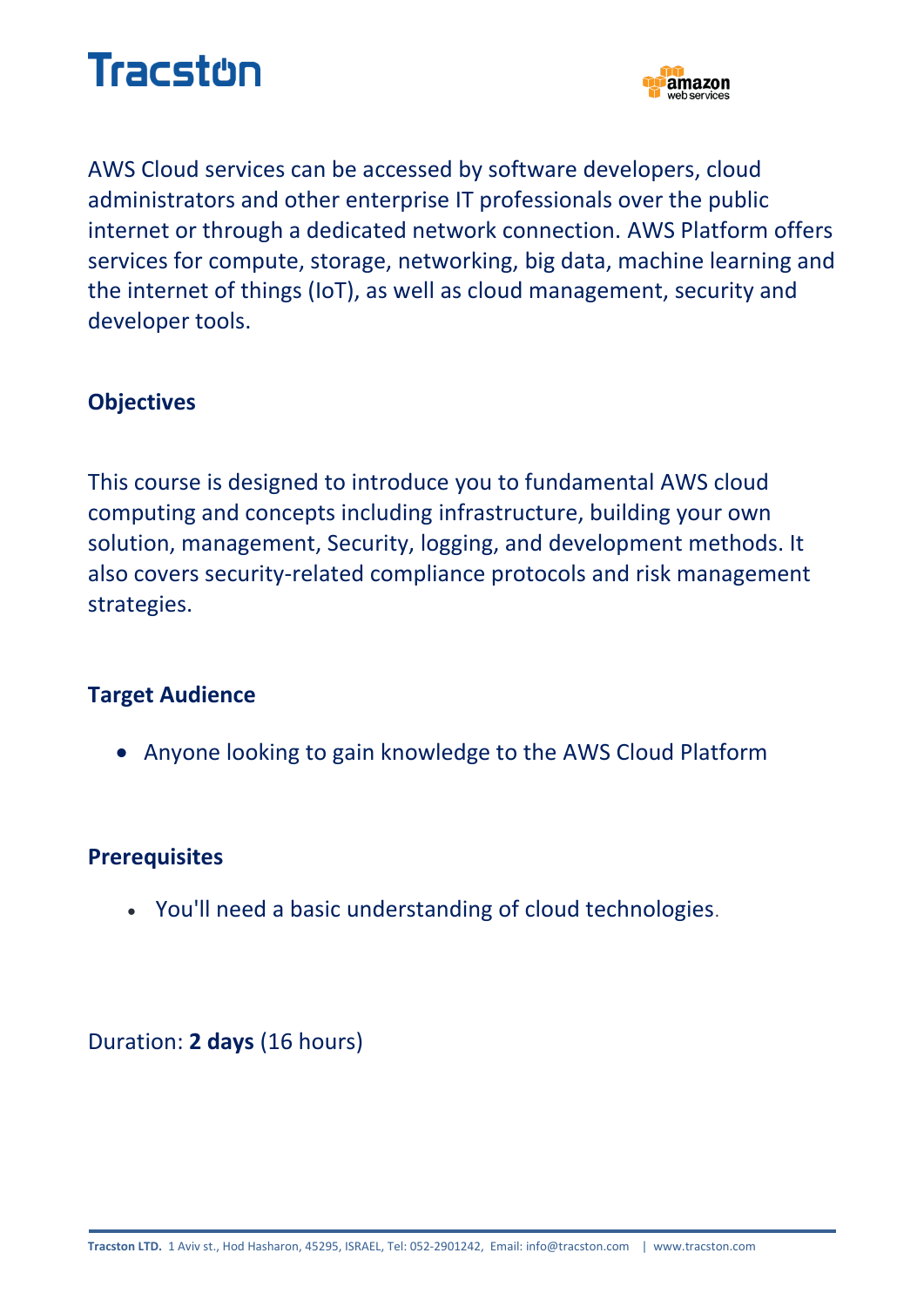



### **Module 1 – Day 1**

- What is cloud computing?
- Cloud Computing models: SaaS, PaaS, IaaS
- Cloud implementation models: Public, Private, Hybrid
- What's AWS?
	- o Main services overview (Compute, Storage, DB, Network )
- Planning & design cloud services
- Amazon Elastic Compute Cloud (EC2)) o Configure an Amazon Machine Image (AMI)
- Amazon S3, Lambada
- Amazon Relational Database Service (RDS) vs. installing your own database.
- DynamoDB, AWS Elastic Beanstalk, AWS, CloudFormation
- Kinesis Data Firehose, & Kinesis Client Library
- Familiarity with architectural trade-off decisions (high availability vs. cost,
- Elasticity and scalability
- Summary